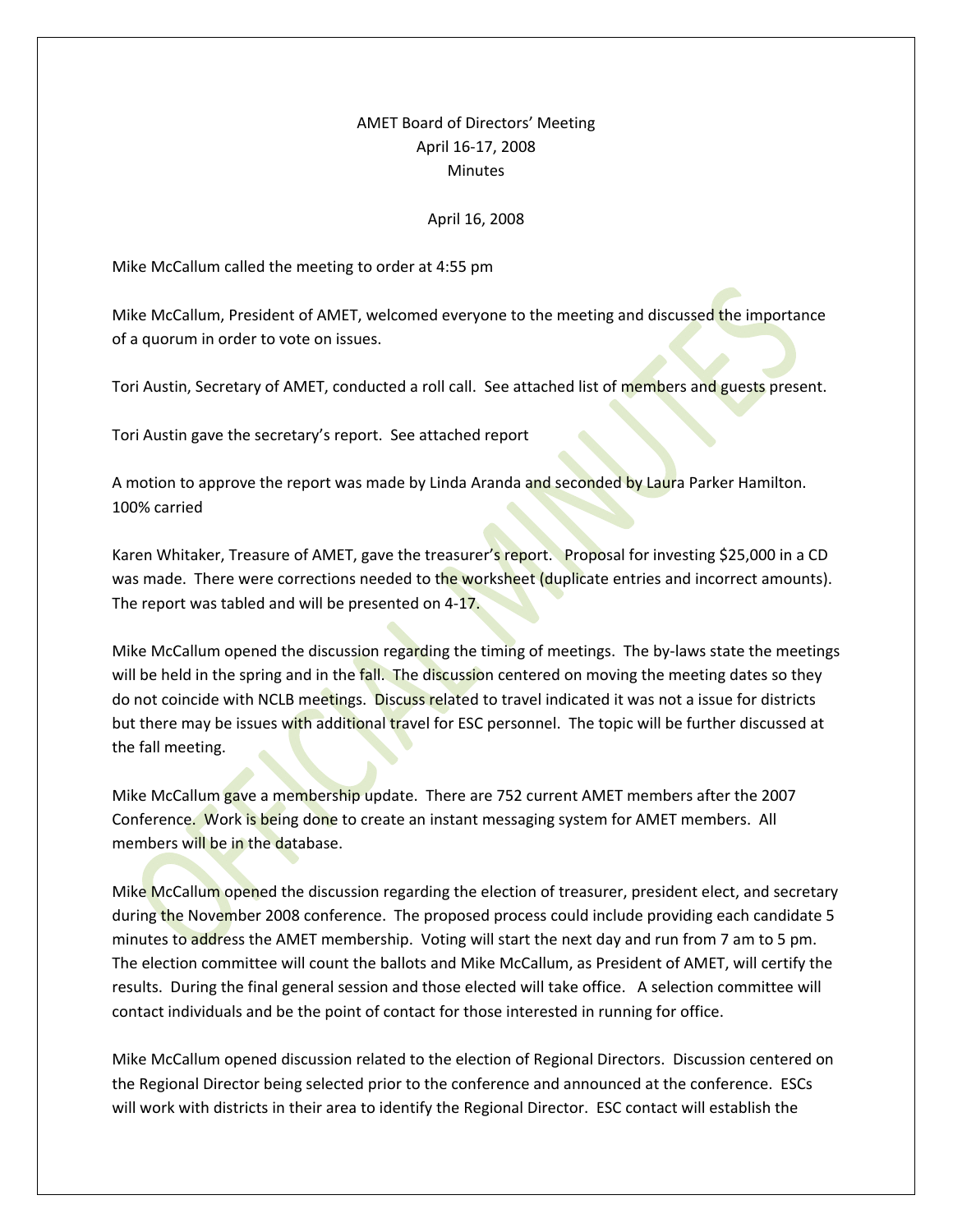meeting to discuss the Regional Director position. A list of AMET members for each Region will be sent to the ESC contact. No action on this item.

Mike McCallum gave the scholarship report. The bylaws include the awarding of 10 \$1000 scholarships and 1 \$2500 scholarship. The scholarship funds will be awarded prior to the start of the college year. Blake Powell advised that the appropriation for funds for scholarships should be reviewed annually by the Board of Directors. A motion to award the scholarships as defined in the by-laws was made by Marilyn Wilson and seconded by Idalia Ibanez. 100% carried.

Blake Powell of Powell and Leon provided a state of business affairs report. Mr. Powell stated his admiration for what AMET is doing. He stated that his firm is humbled, honored and grateful for the life time membership award and to participate in the organization.

Mike McCallum asked Mr. Powell if proxy voting was allowable and also asked for clarification on quorum. Mr. Powell indicated that proxy voting is not allowable. However, participation can occur via phone calls and the calls can be limited to action and motion votes. He will provide further clarification of the by-laws related to the use of proxy vote and quorum.

Sigi Huerta asked Mr. Powell if there was a conflict with the by-laws and the organization and fund investing rules in TX. Mr. Powell indicated that investing must be fiscally prudent and that the CD is insured. If so, then fine to invest funds in CD.

Cecelia Cates motioned to adjourn the meeting. Tori Austin seconded the motion. 100% carried. Meeting adjourned at 7:00 pm.

## April 17, 2008

Mike McCallum called the meeting to order at 8:30 am.

Tori Austin, Secretary of AMET, conducted a roll call. See attached list of members and guests present.

Karen Whitaker gave the treasurer's report with required corrections. See attached report. Sigi Huerta motioned to approve the report as amended. Rose Tarin-Cruz seconded. 100% carried.

Mike McCallum will look into the possibility of the AMET Board having secure access to view balances and the treasurer report.

Discussion related to the election of Regional Directors with regard to additional questions and concerns. Mike McCallum asked if a paraprofessional can serve as a Regional Director. There is nothing in the by-laws that prohibit paraprofessionals from serving. An additional issue addressed the need for a parent representative on the committee. Mike McCallum will look at the NADSME Board to see if it can be a model for AMET. The By-laws committee will also work on further clarifying the by-laws related to the election of Regional Directors and review all current by-laws and bring back changes to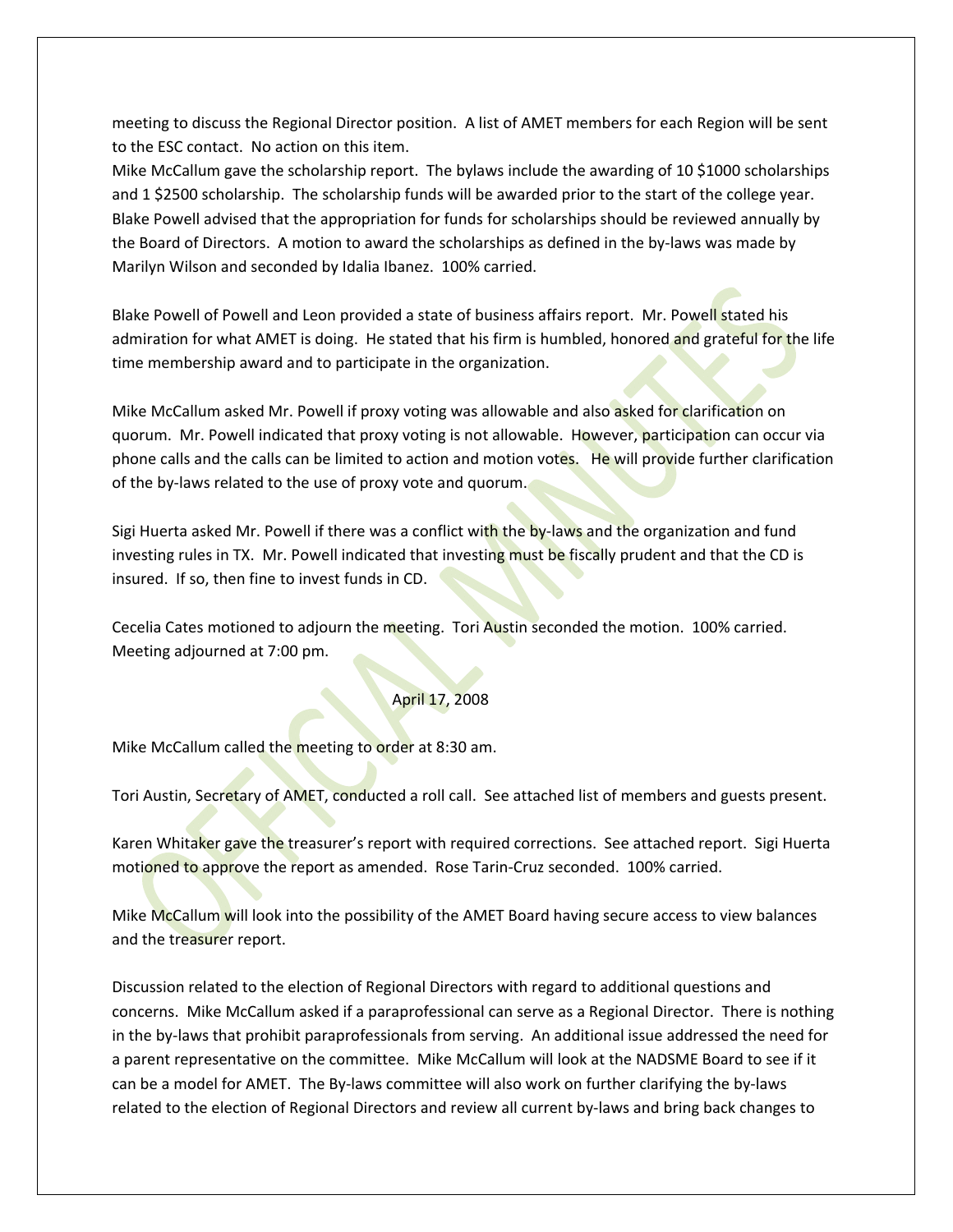the membership for a vote at the November meeting. Tomas Yanez will chair the committee. Other members are Juanita Borrego, Sigi Huerta, and Cecelia Cates. Current copy of by-laws is on the web and there is a link to the by-laws committee for input.

Mike McCallum suggested that the following information be clarified before an individual assumes an AMET position.

- Can you travel to AMET meetings?
- Do you have the support of your ESC or District?

It is critical to have people in attendance at all AMET meetings. There are critical decisions about critical items made by a few that affect many.

Mike McCallum proposed the investment of \$25,000 into a CD. Alexandra Dominguez motioned that the funds be invested in a short term CD. Christina Richardson seconded the motion. 100% carried.

Mike McCallum proposed that AMET donate \$5000 to Harvest of Hope. Linda Aranda motioned that the donation be made. Laura Parker Hamilton seconded. 100% carried.

Mike McCallum opened discussions related to scholarship awards. Alexandra Dominguez proposed allocating \$7500 for continuing scholarships. Dr. Tadeo Reyna commented that the highest attrition rates are between the first and second year of college. Previous winners will have to reapply for additional scholarships. A committee for continuing scholarships was formed to establish the parameters for the application. Members are Dr. Reyna, Idalia Ibanez, Noemi Ochoa, Mike McCallum, and Tori Austin. Marilyn Wilson motioned that the \$7500 be allocated for continuing scholarships. Idalia Ibanez seconded. 100% carried.

Noemi Ochoa provided an update on the 2008 State conference in South Padre. Sheraton Hotel is the host hotel. AMET will meet on 11-11-2008, Preconference on 11-12-2008, and conference on 11-13 and 11-14. Planning committee is meeting in June and September. Noemi welcomes ideas for the conference and recommendations for keynote speakers.

Mike McCallum briefly discussed the issues surrounding the location of the State Conference. Key issues include hotel costs, meal costs, access to state rates, and travel related concerns. The Board will need to continue discussions.

Mike McCallum briefly discussed looking for donations to offset the cost of the conference. Mike with work with the attorneys regarding the issue. Additional support for donations for the conference raffle is needed. Dr. Reyna, Christina Richardson, Mike McCallum and Patsy Caudill will work on gathering donation items for the conference. Ed Tweedie suggested looking for support from foundations and organizations. Dr. Reyna and Ed Tweedie will work with the committee on this project.

Mike McCallum discussed the passing of the gavel to Noemi as incoming AMET President.